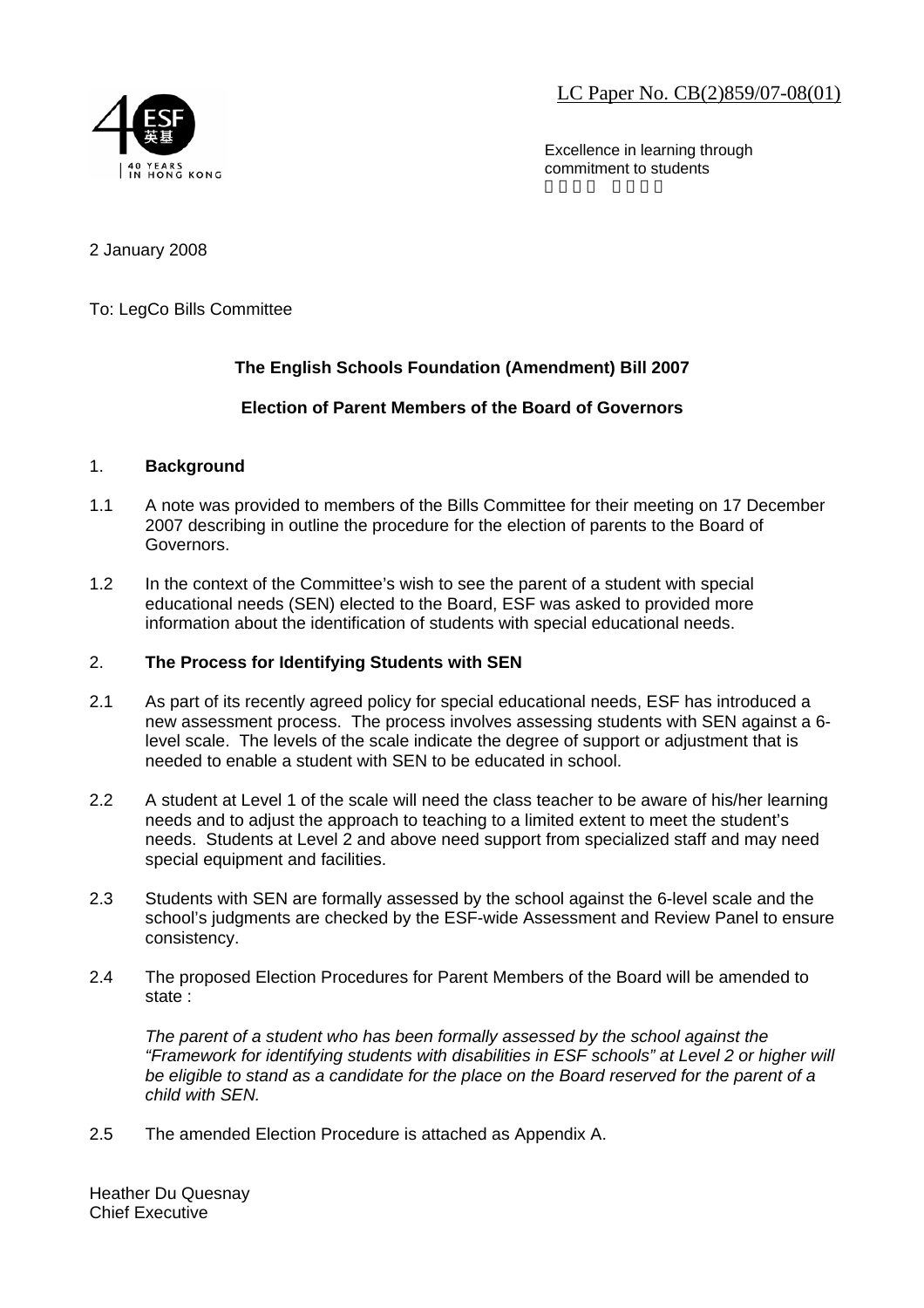# **Election of Parent Members of the Board of Governors**

## 1. **Background**

- 1.1 At the meeting on 1 December 2007, the Bills Committee discussed a number of issues regarding the election of parents to the Board of Governors.
- 1.2 ESF agreed to provide a paper on this subject. It should be noted that the administrative detail of the procedure will require further work once the revised Ordinance is approved.

## 2. **Procedure**

## 2.1 Notification of the Election

The CEO will give notification of the election to all parents :

- by publishing notices in the schools;
- by email: and
- on the ESF and school websites.

## 2.2 Nomination of Candidates

- a. The CEO will write to all parents inviting the nomination of parents in two categories :
	- parent of a child with special educational needs (SEN); and
	- parent of any child.
- b. Nominations will require a proposer and seconder.
- c. Each nomination form will need to be signed by the nominated parent indicating his/her agreement to stand.
- d. Nomination forms will be returned to the CEO by a specified date.

## 2.3 Verification of SEN Status

The parent of a student who has been formally assessed by the school against the "Framework for identifying students with disabilities in ESF schools" at Level 2 or higher will be eligible to stand as a candidate for the place on the Board reserved for the parent of a child with SEN.

## 2.4 Submission of Personal Statement

Nominated candidates will be invited by the CEO to submit a personal statement giving brief details of their relevant experience and what they believe they can contribute to the Board of Governors.